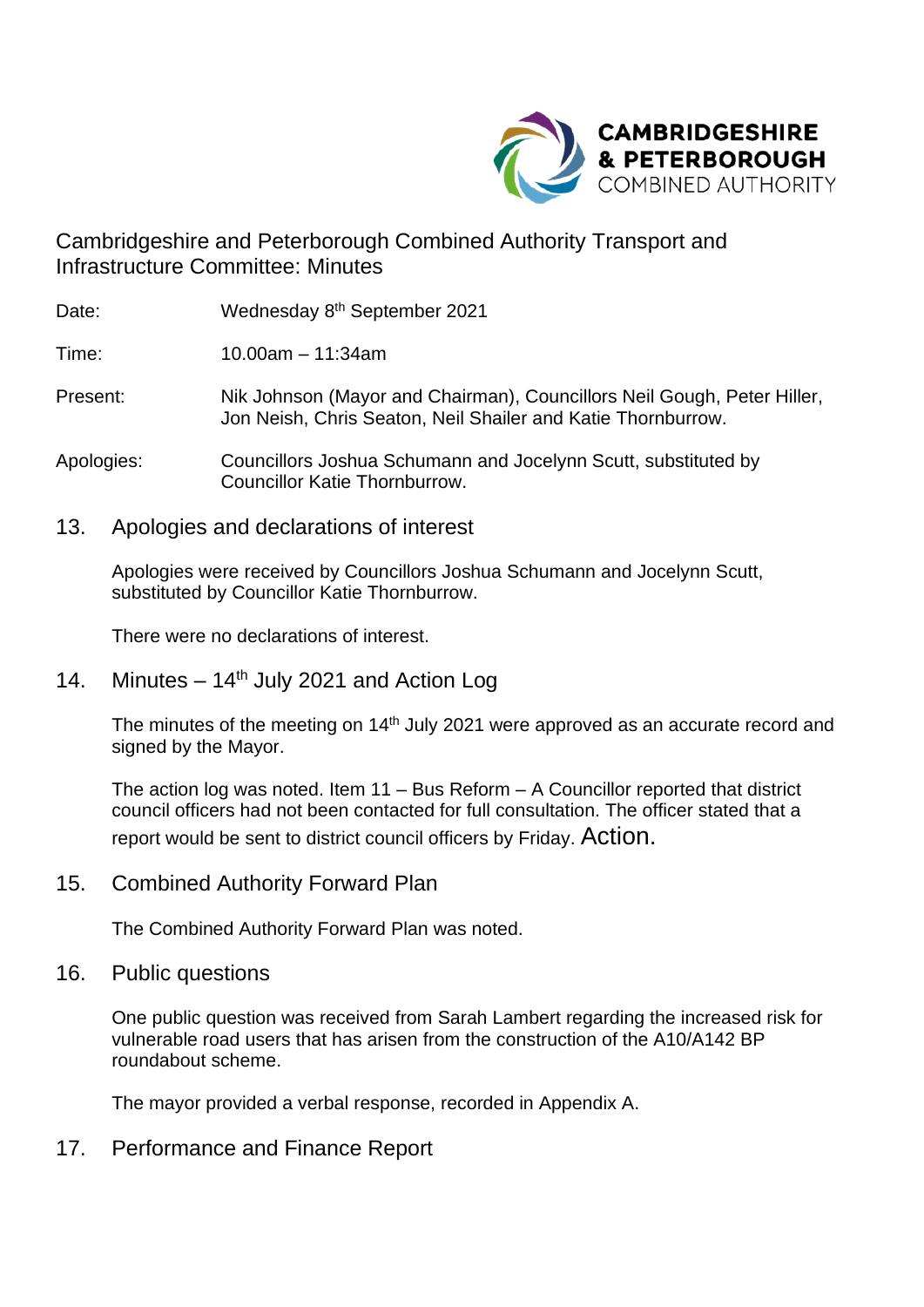The Committee received the September Performance and Finance report which presented the progress to date made against budgets set in January 2021. It included the summary of the year to date transport revenue budget; the RAG risk rating; statistics from the Five-Year Gateway Review results; and an expenditure timetable for the 2021-22 budget.

The officer noted that the budget had a strong baseline, sound reserves, and an outturn forecast that was in line with the business plan. Some project delivery was occurring ahead of schedule. The capital programme showed a £5.2 mill favourable variance against approved budget, but officered were prepared for slippage.

The officer explained that some funding was expected to end March 2021, including the Local Growth and Transforming Cities Fund. The Cambridgeshire Autonomous Metro (CAM) was currently on hold pending review from the Combined Authority Board. The outcome of this could positively affect capital reserves.

The officer explained that the balanced budget would need to be approved in January following a consultation with the public, and the Combined Authority Business Board and Overview and Scrutiny Committee.

In future, the budget would be affected by: Local Transport Plan developments; the Mayor's priorities; the Environment Plan; the Health Plan; unknown developments, such as the LEP review. As a result of the potential for unexpected circumstances, a light touch would be used in the formation of the Medium-Term Financial Plan. A comprehensive spending review was also expected in the future, pending discussions with national government.

During discussion of the report, the officer explained that:

- Connectivity Programme: Development of the connectivity programme, of which Wisbech rail was part, continued and a report would be produced for it end-October, early November. Part of this development was the Finance Funding Strategy.
- Cross Cambridge Connections Capital Programme: The officer explained that collaboration with the GCP regarding the Local Transport Plan and the Bus Improvement Plan was ongoing. The Coldhams Lane developments associated with the programme were paused following insufficient funding, but would remain a part of future City Access discussions.
- A10 Dualling: That the Department for Transport had been applied to for £4 million funding for the A10 dualling programme, with the estimated overall cost reaching £6 million. Full dualling would be considered in future if funding allowed and the long-term impact of the pandemic did not reduce the requirement for full dualling.

A business case would be developed in collaboration with Cambridgeshire County Council, Public Health and would consider how to maintain active travel despite dualling through crossings.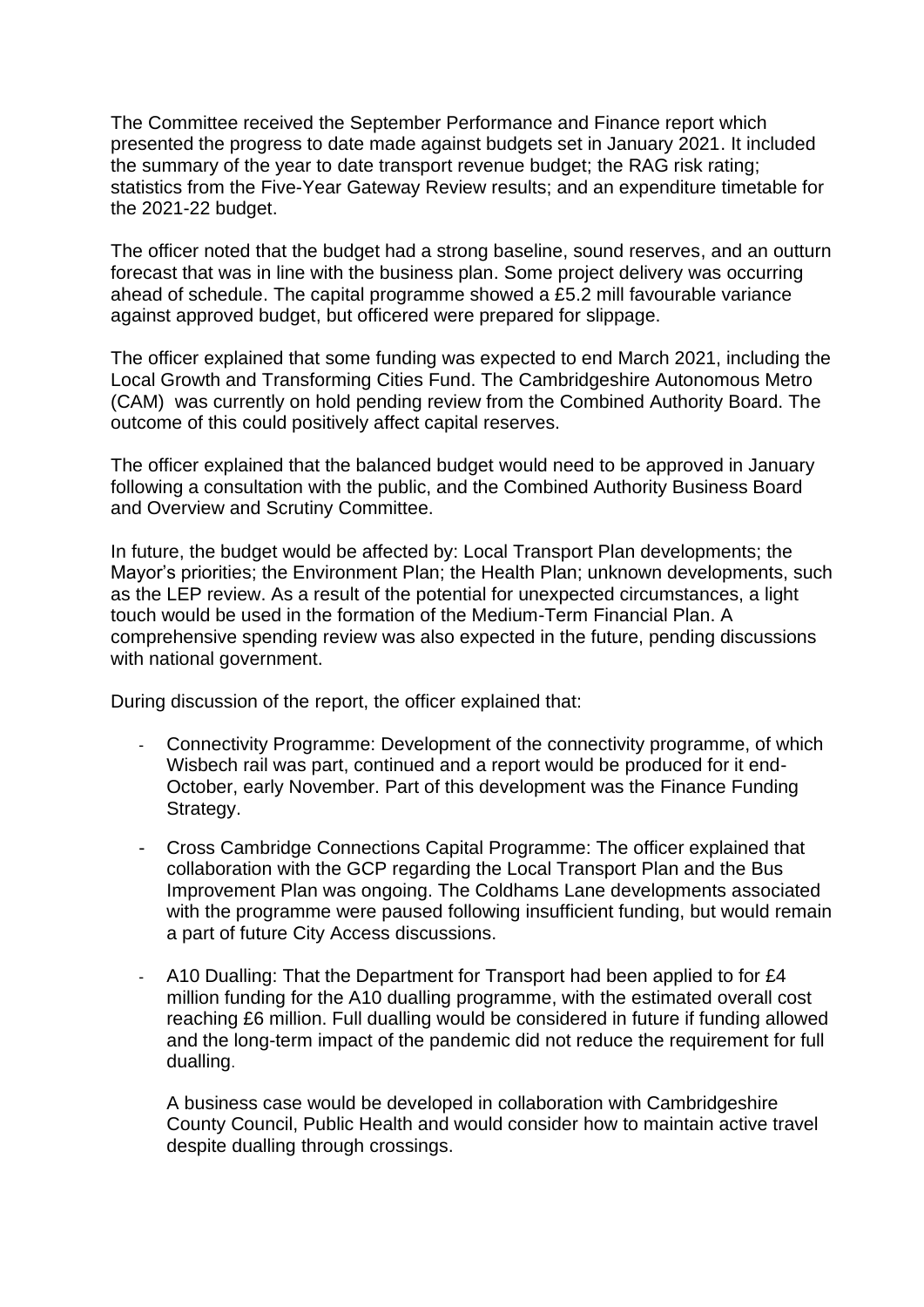Members noted, and officers agreed, that the minutes needed to be amended to show consistency around terminology used for the A10 dualling. Action?

In response to Member's questions, officers offered to include an explanation of variance in future reports.

During the discussion, Members:

- Emphasised support for: the Wisbech rail programme; the Cambridge South Railway programme, which would provide better access to the biomedical campus; and the Soham Transport Programme, which was currently ahead of schedule and would reduce emissions from freight transport.
- Expressed the need to ensure district councils and transport schemes were collaborating to prevent 'reinventing the wheel'.
- The Chair concluded that a prioritisation plan considering all district requirements was being produced, with an emphasis on devolution.

It was resolved to:

- a) Note the September Budget and Performance Monitoring Update.
- b) Note the current Medium-Term Financial Plan and consider whether there are any recommendations they wish to make to the Combined Authority Board in November.

#### 18. A505 Royston to Granta Park Strategic Growth and Transport Study Stage 1

The Committee received a report that had been developed in collaboration with the County Council and Greater Cambridge Partnership which stated the outcomes of Stage 1 of the Pre-Strategic Outline Business Case for the A505 Royston to Granta Park and detailed the next steps for developing Stage 2 of the study. This report had received recommendations from Cambridgeshire County Council the day prior, 7 September 2021.

The officer explained that Stage 1 had acted as a pre-strategic business case to understand the network's growth aspirations. It had identified a strong strategic case regarding development of the corridor; suggested potential packages to enhance sustainable travel options; and listed required highway junction and safety improvements including for the M11/A11 junction.

The next step would be developing a strategic business case which would be reviewed by the County Council/Committee. This case would need to consider the recent development of the biomedical campus.

Access to more detailed reports could be granted by the presenting officer.

In response to Members' discussion, officers: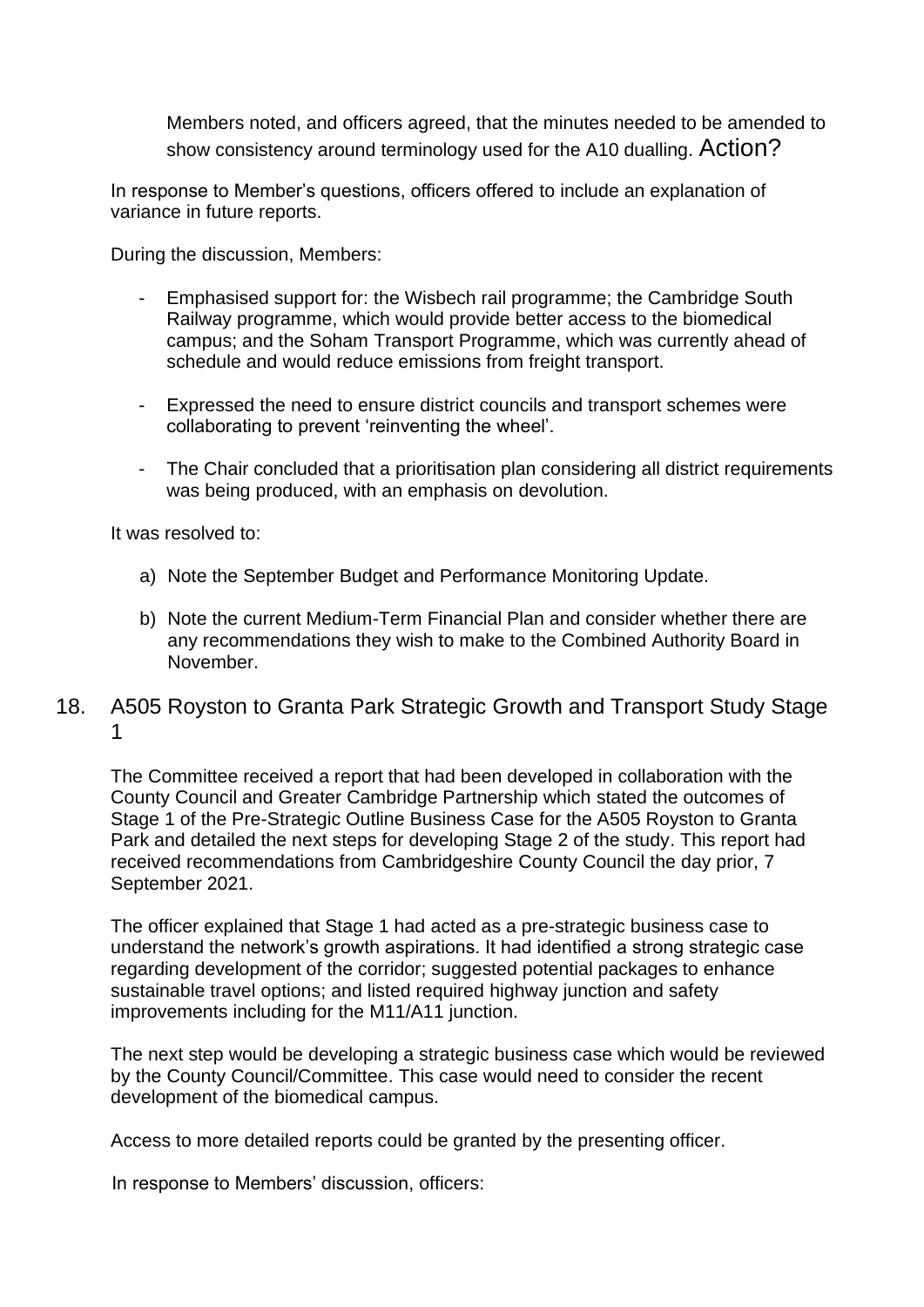- Clarified that the study was part of the Integrated Transport Solution with a public health and the growth agenda.

During discussion of the report Members:

- Expressed concern that the Government had provided parking estimations for the South Station development which did not consider growth of use or links to the Biomedical Campus and Babraham.

The officer explained that the study contained a growth projection, but that the project had begun two years ago and circumstances had changed since. However, there were benefits to reduced parking such as a reduction in car transit.

- Highlighted problems regarding Biomedical Campus signage.

It was resolved unanimously to

Note the progress of the Strategic Outline Business Case and the close partnership work required with Cambridgeshire County Council and the Greater Cambridge Partnership to develop the scope for stage 2 of the study.

19. E-Bikes and E-Scooter Trial

The Committee received a report which established the outcome of the Department for Transport (DfT) e-scooter trial operating in Cambridge City Centre since October 2020, and the potential for extending the trial to March 2022. Peterborough also had etransport provision through the deployment of e-bikes. This trial acted as a green starter for public transport in the UK, but was already being employed in other European Countries.

The officer reported that there were 7,000 e-scooters with 36,000 users signed up. Peterborough had received additional hubs and vehicles due to particularly high demand.

Challenges presented by the trial included:

- Pavement riding. Mitigations applied in other authorities included improved riding detection and a strike and ban policy. Nationally, conversations with the Department for Transport considered the employment of a Transport Scheme to provide legalisation for e-scooter use on roads.
- Illegal use of private E-Scooters. The Combined Authority was working with police, the DFT and commercial suppliers to prevent this.
- Parking clutter. Mandatory parking zones had been considered, as had the implementation of parking infrastructure to reduce this.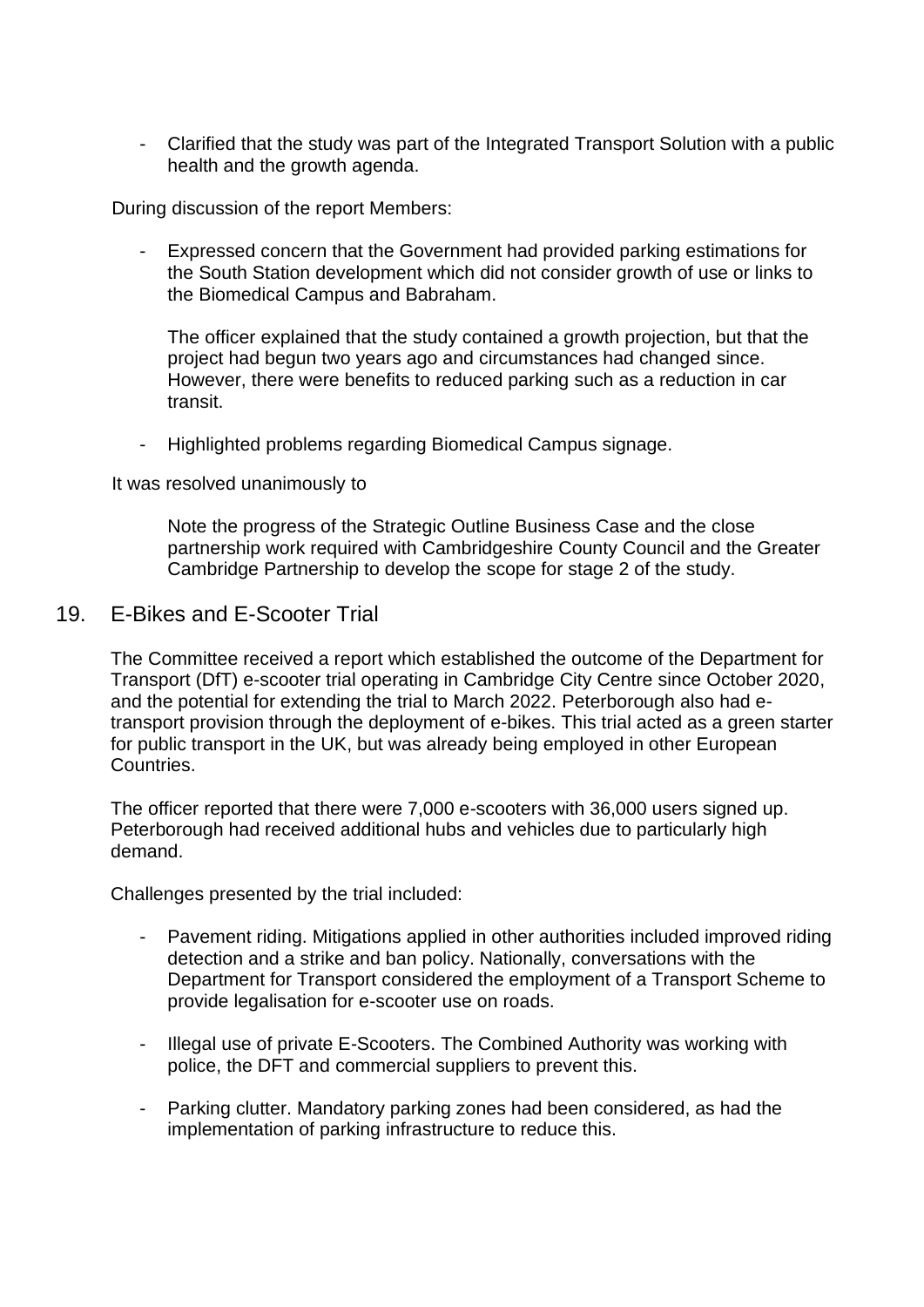The officer noted that further work in Cambridge would concentrate on ensuring community needs were met by gathering additional data regarding user behaviours and networking with the County Council, District Councils and cycle groups. This would be prioritised over additional vehicle provision. However, the report also set out the potential to expand the e-bike network region-wide and to investigate possible market town locations.

During the course of the discussion, Members:

- Emphasised the positive impact of the trial: A 66 tonne reduction in carbon emissions; spearheading environmental change; allowing people to try before investing in e-transport themselves; and promoting social inclusion.
- Expressed Peterborough's desire to be part of an initial trial to expand e-bikes, but not e-scooters, into villages near Peterborough that had safe cycle routes.
- Expressed desire to increase the use of cycling routes in rural areas of Fenland by those both in the district and outside it. Provision of e-bikes in these rural areas would encourage that.
- Suggested introducing a charge to allow people in rural areas to take the bikes home in a commercially viable way. A similar technique was being employed in Bristol.
- Expressed serious concern for the shared cycle/pedestrian paths in and around Cambridge. In London, this had resulted in a death. The Member expected dual purpose pavements also increased the expectation that scooters can drive on pavements alongside pedestrians.
- Requested more granule data on specific area advantages, including on the use of e-vehicular transport to work from north of the city.

It was proposed by the Chair, seconded by Councillor Hiller and resolved unanimously to:

- a) Note the results of the e-scooter trials.
- b) Recommend to the CA Board the extension of the e-scooter trial from October 2021 to March 2022 to continue our learning.
- c) Recommend expanding the current E-bike network region wide and to work with officers in constituent authorities and cycle groups to agree the exact location for the installation of the electric bike sites.

## 20. Local Transport and Connectivity Plan

The Committee received a report that provided an update on the Local Transport and Connectivity Plan which had provided the baseline for sustainable transport from February/March 2020. The plan set out objectives, timelines and funding bids for local transport provision in line with the vision statement and significant world changes such as the pandemic and climate crisis.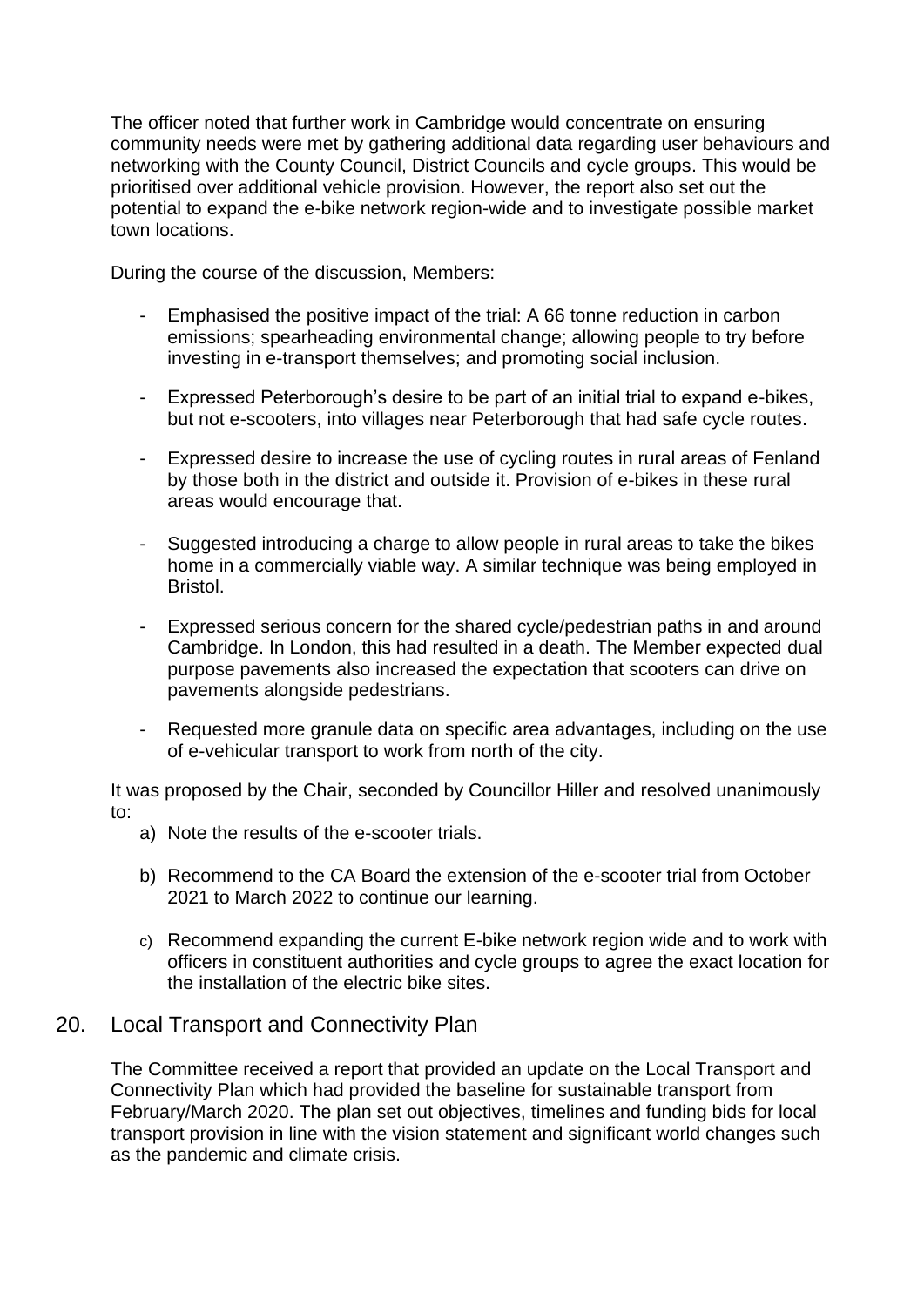The officer explained that the evidence base was being updated and a soft launch consultation programme developed. This would gather public response and advise strategies for January 2022. In January, lead Members would have an opportunity to ensure a clear strategy was developed for next year that aligned with their priorities.

In response to Members' questions, officers:

- Explained the importance of using Member feedback from the Transport Plan to enable advances in hybrid working and transportation networks throughout the districts.
- Emphasised the tight timeframe that was being worked with:

November/December – Six week public consultation.

January – Strategy document released for review by all constituent parts.

March – Product released.

During discussion, Members raised the following points:

- In the light of the Government's ICC climate report, encouraged the Combined Authority to continue to lead on transport decarbonisation. For example, by considering application of the community electric car sharing scheme being trialled in Cambridge City.
- Encouraged people to consider the impact that 'substituting' rather than providing additional transportation methods may have on workers for whom transport substitution was not yet viable. The Member expressed concern the Authority might be 'putting the horse before the cart'.

It was resolved unanimously to:

- a) Note progress on the LTP refresh and to provide feedback on the development of the LTCP programme, outlining key areas to be addressed in relation to challenges, opportunities and local policy levers; and
- b) Invite officers to review the LTP: CAM Sub Strategy and to report back to a future in a Transport & Infrastructure Committee future paper.
- 10. Zebra Phase 2 Business Case submission

Members received a report that presented the progress against the ZEBRA (Zero Emission Bus Regional Area) Phase 2 Application. The Authority was one of six fast tracked into Phase 2 of the Transport Commission's bid, following an application to improve bus routes to regional areas. Should the bid be successful, the officers would need to act urgently and would require funding contribution from the Combined Authority.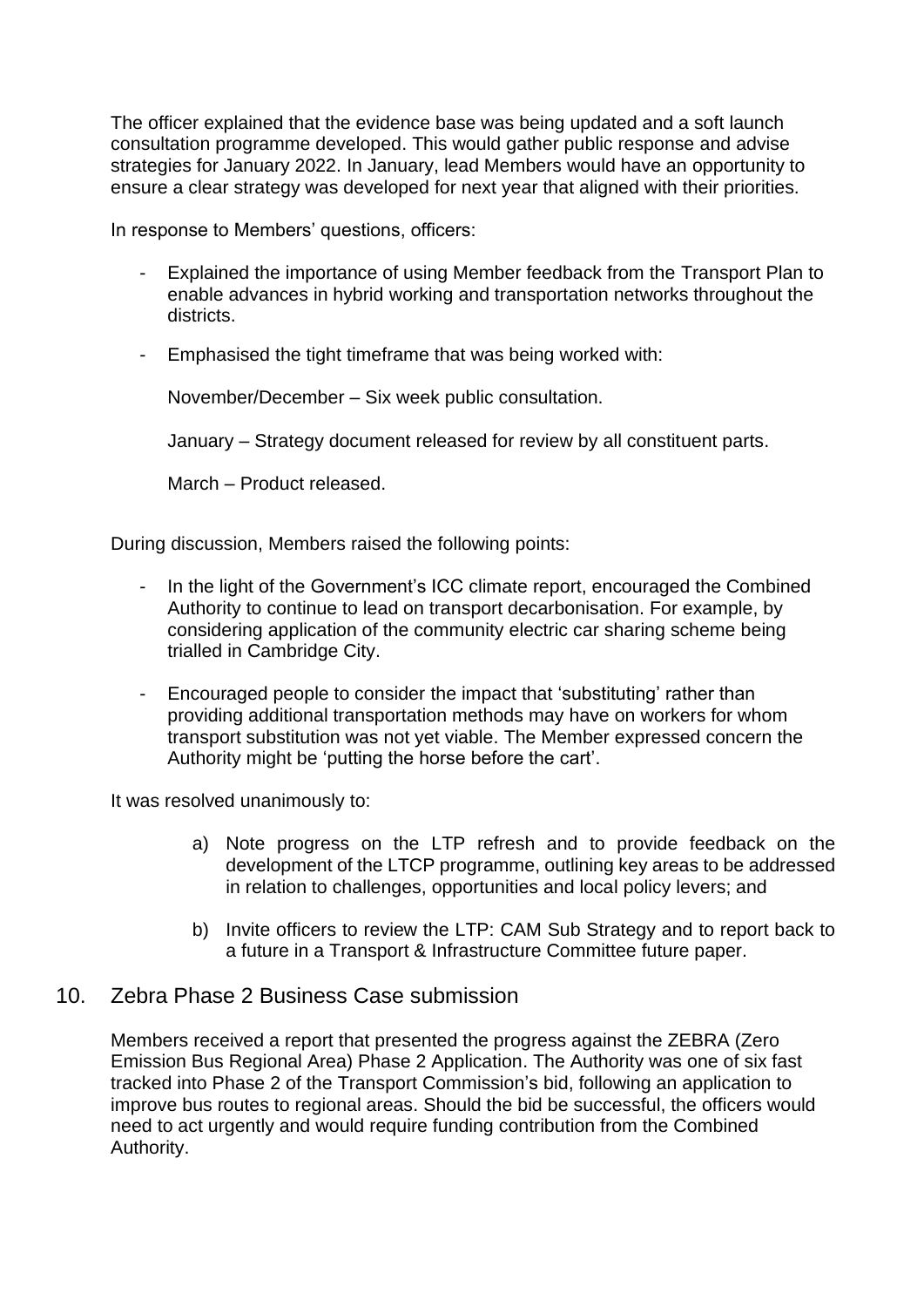The bid would finance replacing 30 Cambridge City diesel buses (8% of Cambridgeshire and Peterborough buses) with electric ones, and exchanging older buses elsewhere in the County with the replaced City buses. Charging points exist in the bus depo and the biomedical campus and would also be available for commercial bus/coach travel use. The project end was forecast early 2022.

The officer had worked with transport leads and bus services to form a mitigation strategy for inner city air quality by improving inner city travel. The bus replacement strategy would comply with recommendations made by the climate change commission to ensure all buses ran on alternative fuels by 2030. The officer emphasised the importance of reducing emissions – it was estimated 100 early deaths a year were related to poor air quality.

The officer informed the Committee of a minor technical change to the report recommendations that were circulated to the Committee.

In response to Members' questions, the officer:

- Expressed hope the scheme would be expanded region-wide in future.
- Stated that, to meet the 2030 environmental objective, schemes like this would need to be devised annually.

During discussion of the report Members:

- Requested data on the percentage of buses that would be environmentally friendly in Cambridge. The officer stated that he would provide Councillor Shailer with that information at a later date, but he knew all park and ride buses would be replaced. Action.
- Suggested considering starting an e-bus manufacturing industry as this would provide export potential and aid the economy.

It was proposed by Councillor Shailer, seconded by Councillor Hiller and resolved unanimously to:

- a) Recommend the CA Board approve allocation of £1.963m for the delivery of ZEBRA buses, subject to funds being available following a review of existing Transforming Cities Fund commitments.
- b) Recommend the CA Board delegate authority to the Head of Transport, in consultation of the Mayor, authority to deliver the ZEBRA buses. This is subject to the DfT application being approved.

## 21. Transforming Cities Fund

Members received a report that informed the Committee that a reprofiling exercise was being undertaken as part of the Medium Term Financial Plan (MTFP) and Project Prioritisation exercise across the current portfolio of projects. It also identified efficiencies that would be presented to a board in future for consideration of reprofiling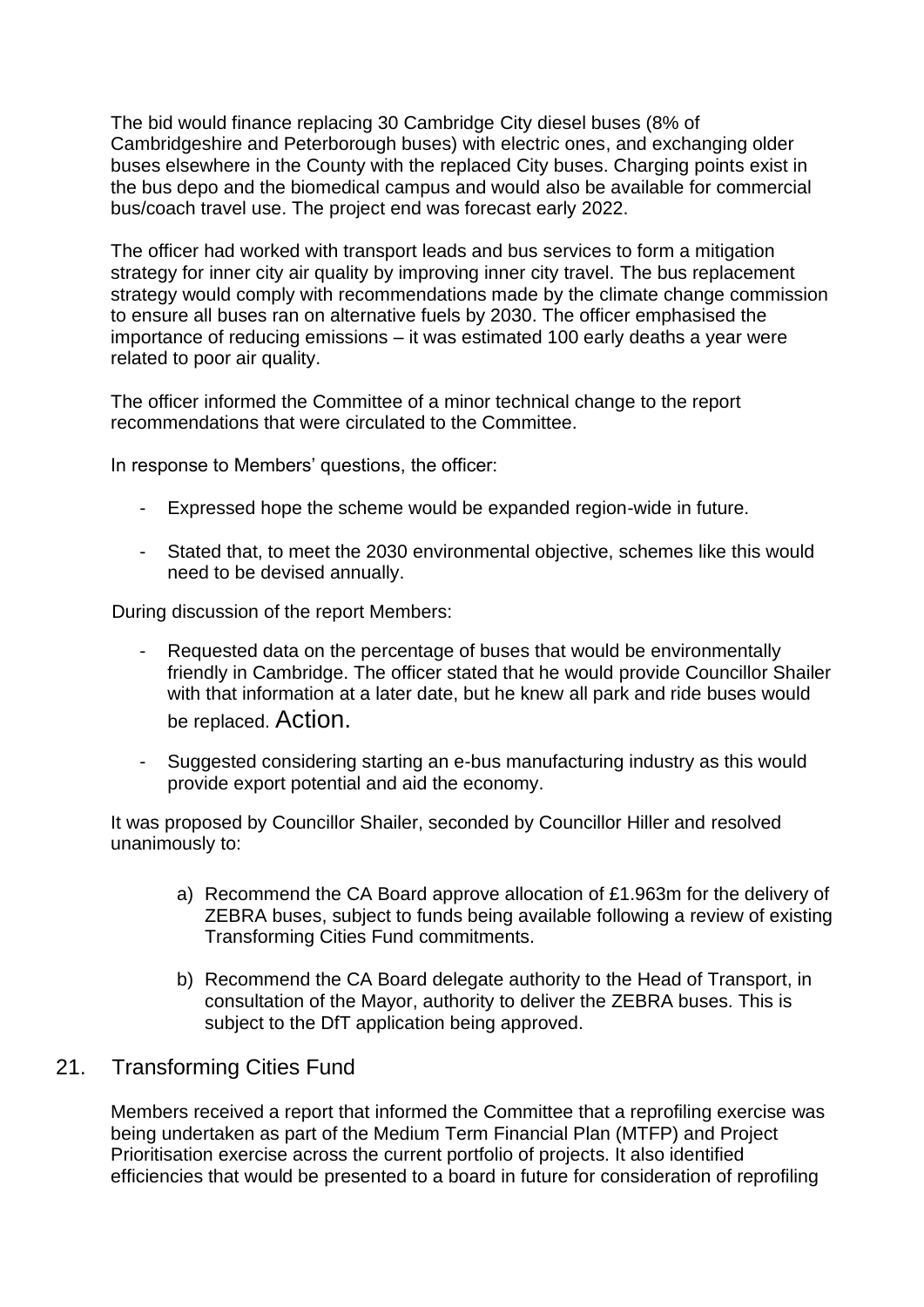spend as a principle for the delivery of £95 million of capital schemes prior to 31 March 2023.

The annual report was still under review but would identify possible operational capital delivery schemes and inform the Committee of:

- Projects;
- Existing efficiencies;
- Savings;
- Early delivery;
- Future funding;
- How savings could be refocussed on improving safety for active travel;
- Alternative transport and infrastructure developments, such as the ZEBRA project;
- Increasing connectivity through improved bus transport.

During the course of the discussion, a Member urged officers to improve pavements around areas housing individuals with limited mobility, such as care homes. A larger percentage of the population was older and this would encourage walking travel amongst that percentile.

It was resolved by to:

To note the contents of the report.

#### 12. Date of next meeting

It was resolved to note the date of the next Transport and Infrastructure Committee would be 8<sup>th</sup> November 2021.

Mayor